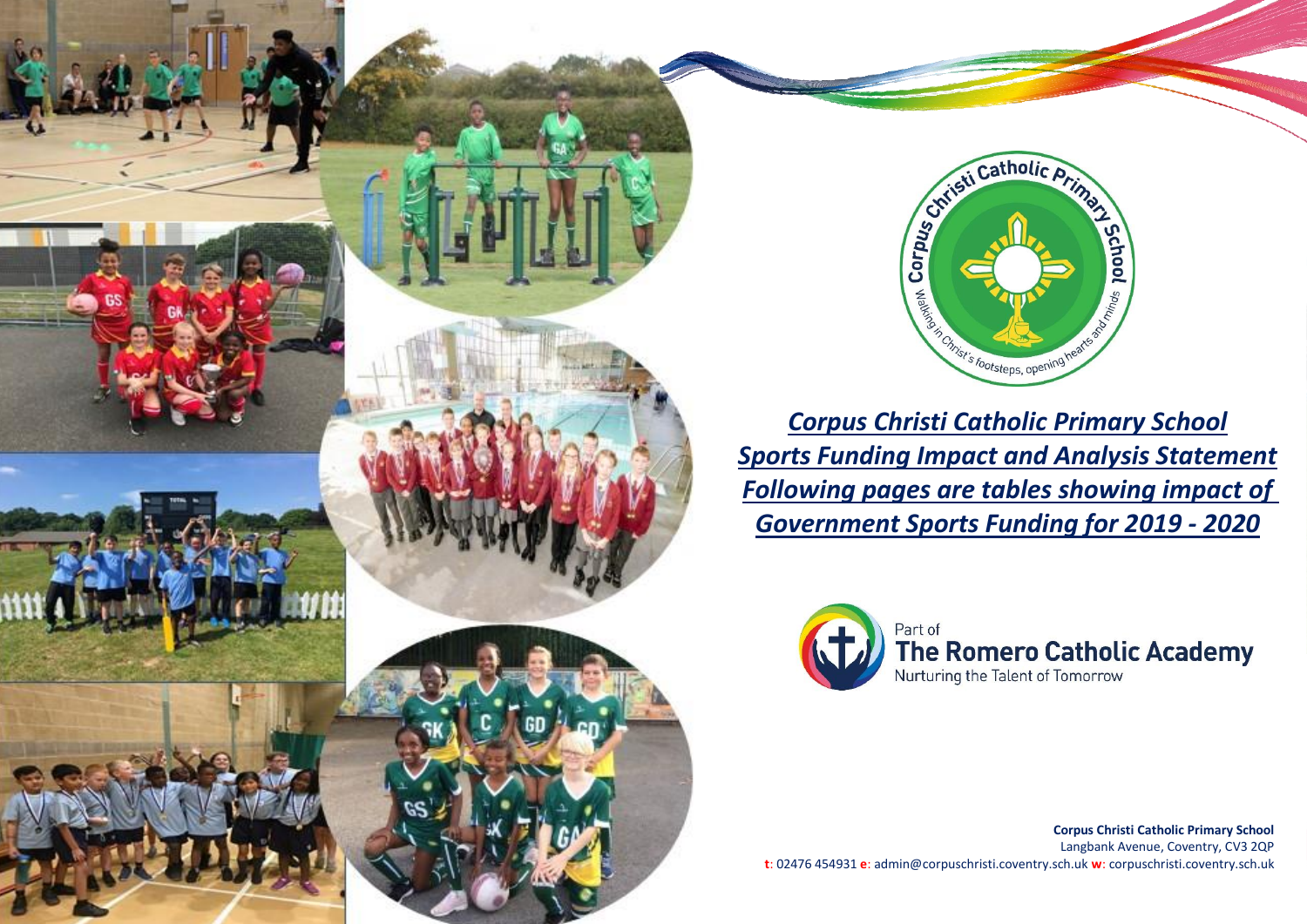## **Background:**

The Government has provided funding until 2020 to provide new, substantial primary school sport funding. This funding is being jointly provided by the Department for Education, Health and Culture, Media and Sport, and will see money going directly to primary school Headteachers to spend on improving the quality of sport and PE for all their children.

The sport funding can only be spent on sport and PE provision in schools. OFSTED will play a significant role in ensuring that schools target this funding in areas which will lead to clear outcomes in raising standards and opportunities in PE and school sport for all children throughout the Primary Phase. All schools receive a lump sum of £16,000 plus an additional £10 per pupil. We are proud of the PE curriculum and sporting opportunities that we have on offer at Corpus Christi Catholic Primary School. We believe that the purpose of Physical Education is to inspire and motivate all children to be active in their lives, enabling them to become physically confident. The importance of living a healthy lifestyle and taking regular exercise needs to be encouraged, alongside the teaching of key fundamental skills. We believe that children should have opportunities to apply the skills they have learnt in competitive situations, either within teams or individually. As a result, key values, including team work, resilience, determination and fair play, can be taught and promoted in an active way. We believe these key values are vital for pupils' development because lots of these are transferable skills, which can be applied to wider life experiences. Furthermore, we believe that PE plays a fundamental role in educating the whole student. Research supports the importance of movement in educating both mind and body. It also helps the children to make informed choices and understand the value of leading a physically active lifestyle. The benefits of physical education can affect both academic learning and physical activity patterns. The healthy, physically active child is more likely to be academically motivated, alert and successful. In the pre-school and primary years, active play may be positively related to motor abilities and cognitive development. We believe that quality physical education teaching is essential in developing motor skills, physical fitness and understanding of concepts that foster lifelong healthy lifestyles.

At Corpus Christi Catholic Primary School, we ensure that the children receive the highest quality of teaching during their PE sessions. We strive to improve children's ability and skills in sport as well as having a significant impact on the overall fitness and well-being of the children. We aim for all children to develop positive attitudes towards physical activity ensuring all lessons are accessible by providing a range of different activities to challenge every pupil. We believe in challenging ourselves to always strive to be our best and use our God-given talents to their full potential; we endeavour to instil this personal challenge in our children.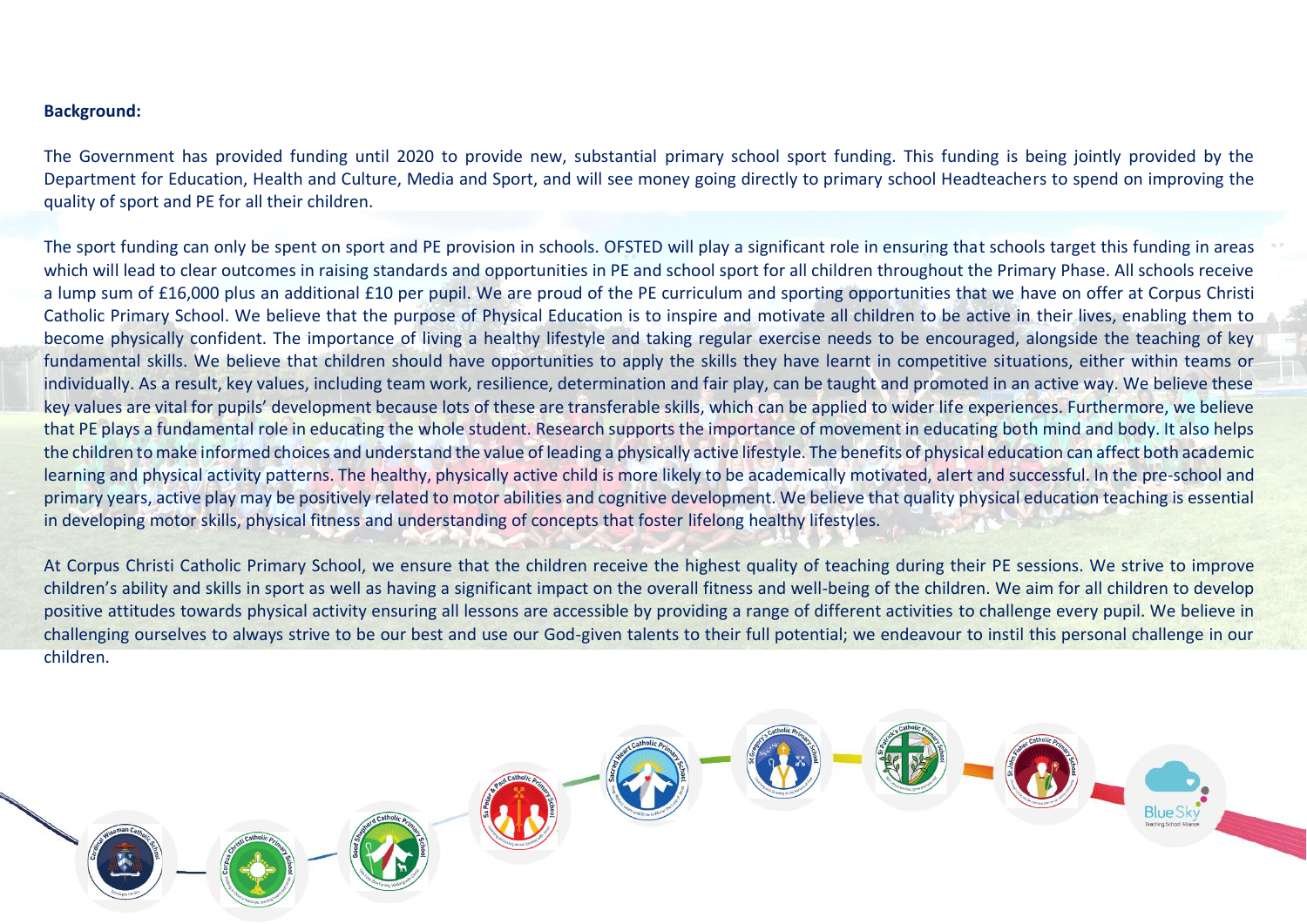|         | Key achievements to date:                                                                                                                                                                                           | Areas for further improvement and baseline evidence of need:                                                                                                                                                                                                    |
|---------|---------------------------------------------------------------------------------------------------------------------------------------------------------------------------------------------------------------------|-----------------------------------------------------------------------------------------------------------------------------------------------------------------------------------------------------------------------------------------------------------------|
| $\circ$ | Raised profile of sport across the school through employment of high-<br>quality sports apprentice to support PE within all year groups.                                                                            | Corpus Christi school is putting a real focus on developing the PE curriculum this<br>year by investing in a PE Specialist teacher. This will allow us to develop the<br>curriculum further and aim for the silver award in the youth Sport trust quality mark. |
| $\circ$ | High quality equipment purchased and maintained to support active<br>lifestyle during Breaktime, Lunchtime, PE lessons and After school clubs.                                                                      | The way we shall do this is by prioritising the following things:                                                                                                                                                                                               |
| $\circ$ | New state of the art flood-lit astro-turf pitch built on school field allowing<br>us to deliver high quality PE lessons. This will allow us to further develop                                                      | Further develop the links with local grassroots clubs through hiring out the<br>$\circ$<br>new Astro-turf pitch out of school hours for training and matches.                                                                                                   |
|         | our school football teams as well as creating successful links with<br>grassroots football clubs.                                                                                                                   | Continue to raise the profile of sport throughout the school by fully utilising<br>our Astro-turf pitch- Host termly inter house competitions for all students<br>to participate in based on the sport they have been learning in PE lessons.                   |
| $\circ$ | Swimming team (20 students from years 3-6) placed 3rd out of the 9 East<br>schools, and placed 8 <sup>th</sup> overall out of the 17 East and West schools.                                                         | Create more opportunities for children in younger years to take part in after<br>$\circ$<br>school sports and sports events.                                                                                                                                    |
| $\circ$ | Boys Year 5&6 football team continued to progress from previous year.<br>Football season postponed due to COVID 19.                                                                                                 | Recruit a PE specialist to establish a high-performance culture of PE across<br>$\circ$<br>the school and within the Romero Academy- There has been an over                                                                                                     |
| $\circ$ | New Year 5&6 Girls football team was created to promote inclusivity<br>throughout the school. Fixtures and tournaments attended as well as<br>weekly training sessions. Girls football team finished 4th in Premier | reliance on external providers this academic year, therefore by employing<br>a PE specialist we hope to offer these opportunities internally.                                                                                                                   |
| $\circ$ | League Primary Stars U11 tournament.<br>Year 5&6 netball team continued to progress from previous year. Netball                                                                                                     | Embed the use of PE passport to support planning and delivery of PE across<br>$\circ$<br>the school- Provide all teaching staff with CPD on how to use PE Passport<br>effectively.                                                                              |
| $\circ$ | season postponed due to COVID 19.<br>Participated in Sports relief where children were encouraged to wear<br>sports clothing for the day in exchange for £1 donation. Children could                                | To continue to develop outdoor learning education at Corpus Christi, we<br>$\circ$<br>will be investing in improving our outdoor learning facilities for the pupils.                                                                                            |

 $\left(\frac{1}{2},\frac{1}{2}\right)$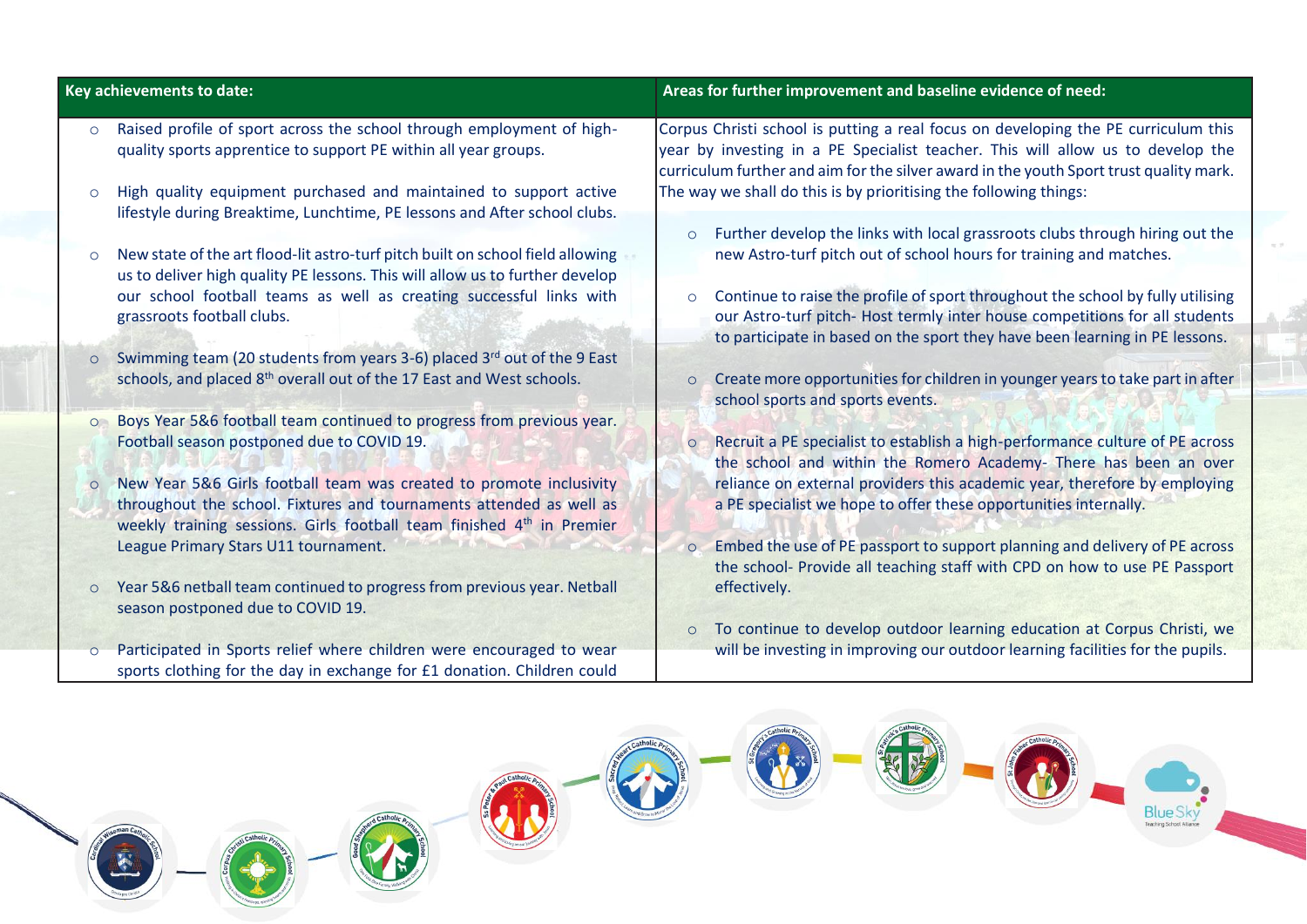also participate in different sports challenges throughout sports relief week for 20p per activity. Over £200 raised.

- o Bronze Youth Sport Trust Quality Mark awarded.
- o Donal Kenny cup/ school games mark suspended due to COVID 19- We will be aiming to Achieve Silver mark next year as Bronze mark was awarded to us in May 2020.
- o PE Passport used to help support staff to plan, deliver and assess high quality PE Lessons that children can engage well with.
- o External providers (Sky Blues in the Community, Game on, RLW Gymnastics) delivered high quality PE lessons, lunchtime supervision and after school clubs throughout the week, and offered children a wide range of sports activities to take part in.

o We will implement a new system for assessing the children's progress in Physical Education, using a holistic approach created by the PE Lead.



| Meeting national curriculum requirements for swimming and water safety                                                                      | Please complete all of the below: |
|---------------------------------------------------------------------------------------------------------------------------------------------|-----------------------------------|
| What percentage of your current Year 6 cohort swim competently, confidently and proficiently over a distance of at least 25<br>metres?      | $%$ TBC                           |
| N.B. Even though your children may swim in another year please report on their attainment on leaving                                        |                                   |
| primary school.                                                                                                                             |                                   |
| What percentage of your current Year 6 cohort use a range of strokes effectively [for example, front crawl, backstroke and<br>breaststroke? | % TBC                             |
| What percentage of your current Year 6 cohort perform safe self-rescue in different water-based situations?                                 | % TBC                             |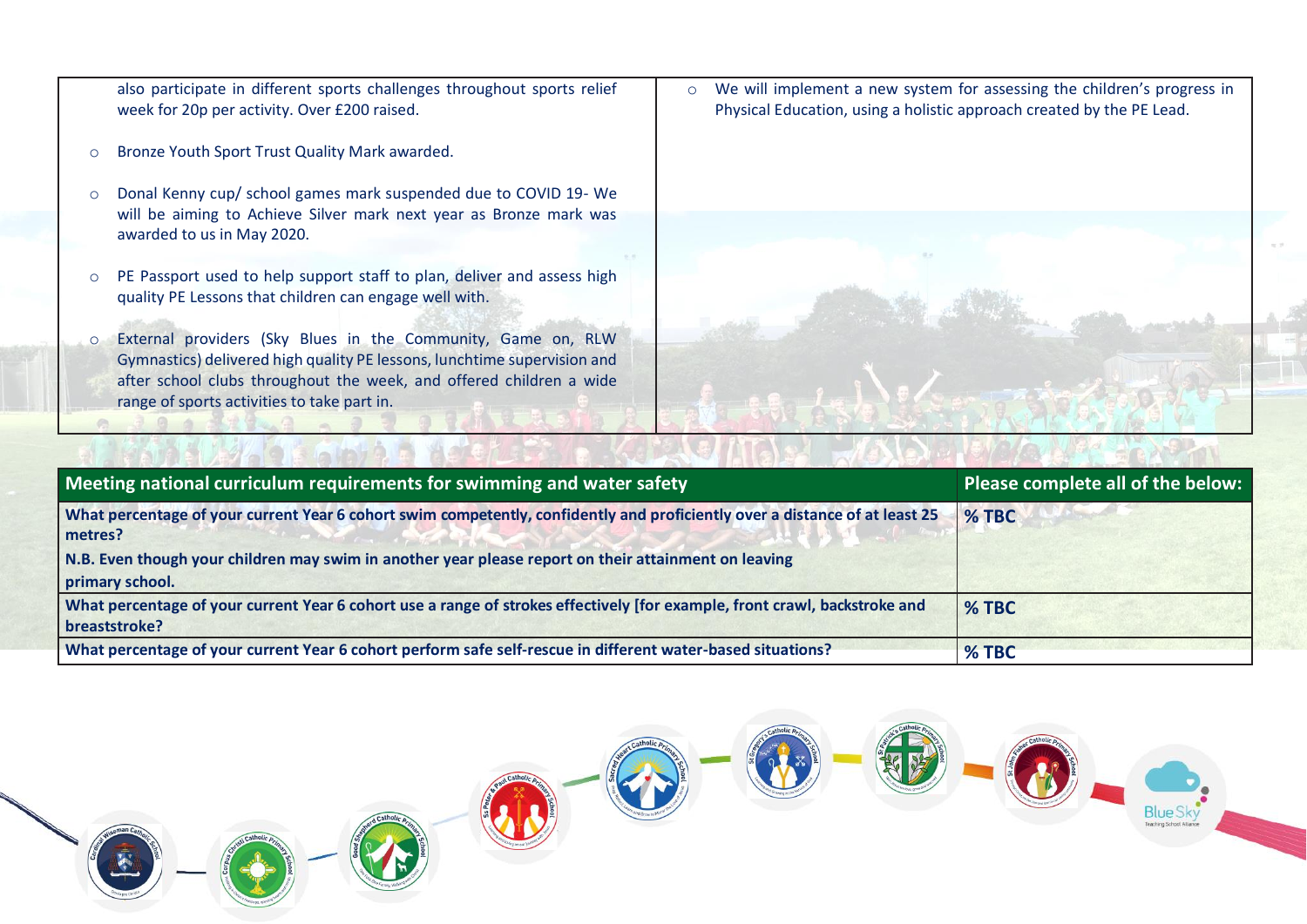| Schools can choose to use the Primary PE and Sport Premium to provide additional provision for swimming, but this must be |  |
|---------------------------------------------------------------------------------------------------------------------------|--|
| for activity over and above the national curriculum requirements. Have you used it in this way? $Yes/No$                  |  |
|                                                                                                                           |  |



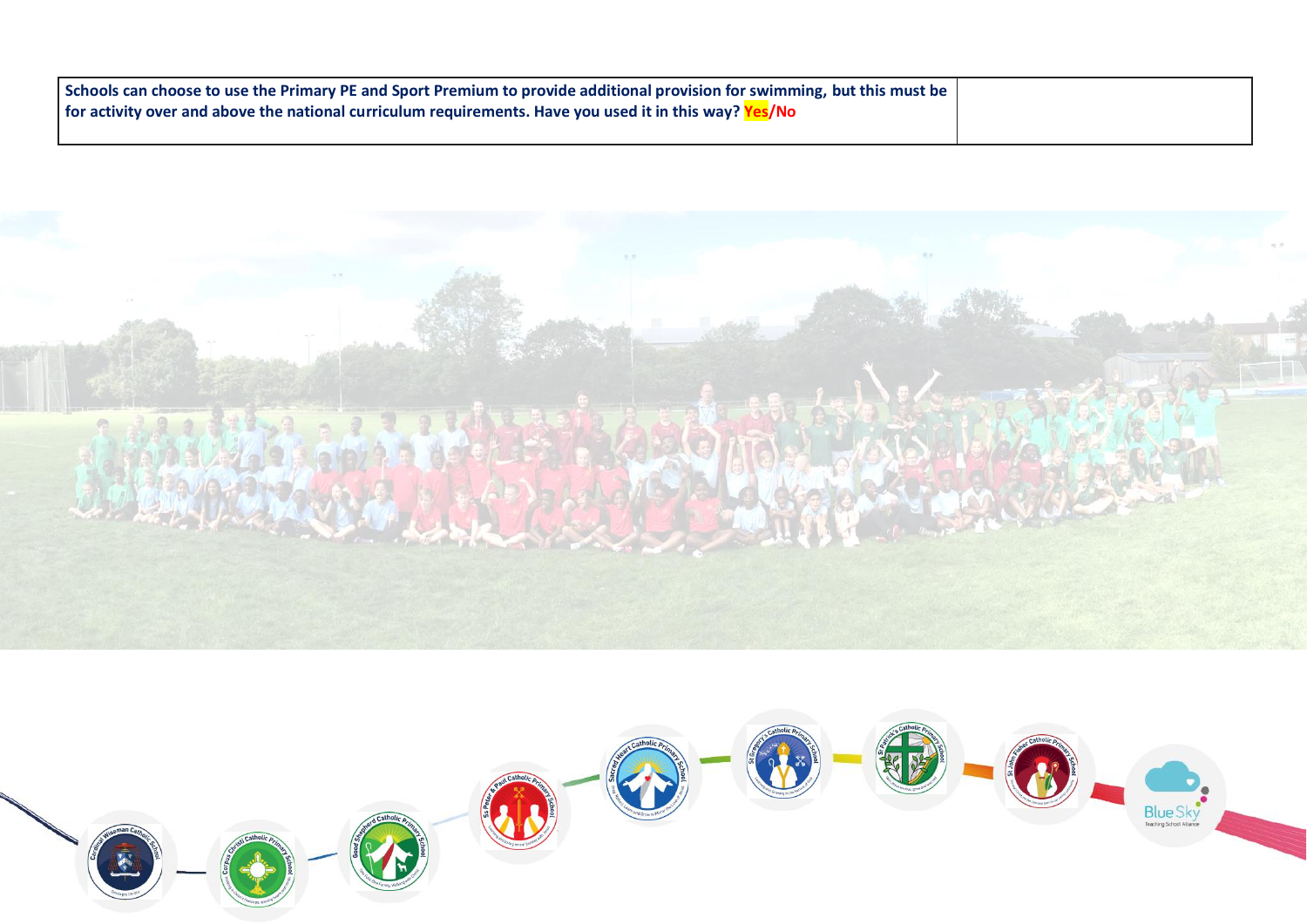| Academic Year: 2019/20                                                                                                                                                                                                                            | Total fund allocated: £18,600                                                                                                                                                                                                                                                                                                                 |                              | Date Updated: 11/11/19                                                                                                                                                                                                                           |                                                                                                                                                                                                                                                                                              |  |
|---------------------------------------------------------------------------------------------------------------------------------------------------------------------------------------------------------------------------------------------------|-----------------------------------------------------------------------------------------------------------------------------------------------------------------------------------------------------------------------------------------------------------------------------------------------------------------------------------------------|------------------------------|--------------------------------------------------------------------------------------------------------------------------------------------------------------------------------------------------------------------------------------------------|----------------------------------------------------------------------------------------------------------------------------------------------------------------------------------------------------------------------------------------------------------------------------------------------|--|
| Key indicator 1: The engagement of all pupils in regular physical activity – Chief Medical Officer guidelines recommend that primary school children undertake at<br>Percentage of total<br>least 30 minutes of physical activity a day in school |                                                                                                                                                                                                                                                                                                                                               |                              |                                                                                                                                                                                                                                                  |                                                                                                                                                                                                                                                                                              |  |
| School focus with clarity on intended<br>impact on pupils:                                                                                                                                                                                        | Actions to achieve:                                                                                                                                                                                                                                                                                                                           | <b>Funding</b><br>allocated: | Evidence and impact:                                                                                                                                                                                                                             | Sustainability and<br>suggested next<br>steps:                                                                                                                                                                                                                                               |  |
| To provide more focus on physical<br>$\circ$<br>children<br>activity to ensure<br>increase their activity to at least<br>30 minutes a day.<br>Provide a sporting leadership<br>$\circ$<br>pathway for pupils in Year 5 and 6                      | 'Game On' to deliver one hour of sport over<br>$\circ$<br>lunchtime. Activities will be varied and<br>determined through pupil voice to appeal to<br>all pupils. Equipment to deliver high-quality<br>sessions to be provided.<br>Training for sports leaders to deliver a variety<br>$\circ$<br>of sporting activities during lunchtimes and | £950<br>£100                 | A high percentage of pupils within<br>each year group have participated<br>in sporting activities during<br>lunchtime or before school over a<br>sustained period.<br>Pupil voice has been used to<br>$\circ$<br>measure the pupils enjoyment in | The PE lead will be taking<br>control of the extracurricular<br>clubs. There will be a real<br>focus on broadening the<br>range of activities at<br>lunchtime to increase<br>participation.<br>Refresher training sessions<br>will be given to the pupils to<br>as there was a prolonged gap |  |
| to allow all pupils the opportunity<br>to develop as role models through<br>contributing<br>lunchtime<br>to<br>activities and whole school sports<br>events.                                                                                      | through whole school events.                                                                                                                                                                                                                                                                                                                  |                              | the sessions and different options<br>being offered by 'Game On' and<br>the school. It showed that some<br>pupils were enjoying the sessions,<br>but these were not always<br>consistently delivered.                                            | in provision due to Covid 19.<br>The PE lead and apprentice                                                                                                                                                                                                                                  |  |
| Upskill lunch time supervisors to<br>$\circ$<br>be able to deliver engaging<br>activities alongside Play Leaders<br>School to further develop the<br>$\circ$<br>offer of after school clubs to<br>increase participation of regular               | Training for sports leaders to deliver a variety<br>$\circ$<br>of sporting activities during lunchtimes and<br>through whole school events.<br>Monitor children's activity and participation<br>$\circ$<br>in sport through PE passport.                                                                                                      | <b>FREE</b>                  | Pupil voice has shown that the<br>$\circ$<br>pupils have engaged with<br>lunchtime supervisors through<br>specific targeted activities.<br>More than 100 pupils have<br>$\circ$                                                                  | will be on lunchtime duty<br>every day. They will lead a<br>variety of sport clubs and<br>sessions.                                                                                                                                                                                          |  |

 $\mathsf{L}$ 

N<sup>x</sup> Ü 80

 $catholi$ 

K



Catholic

Blue Sky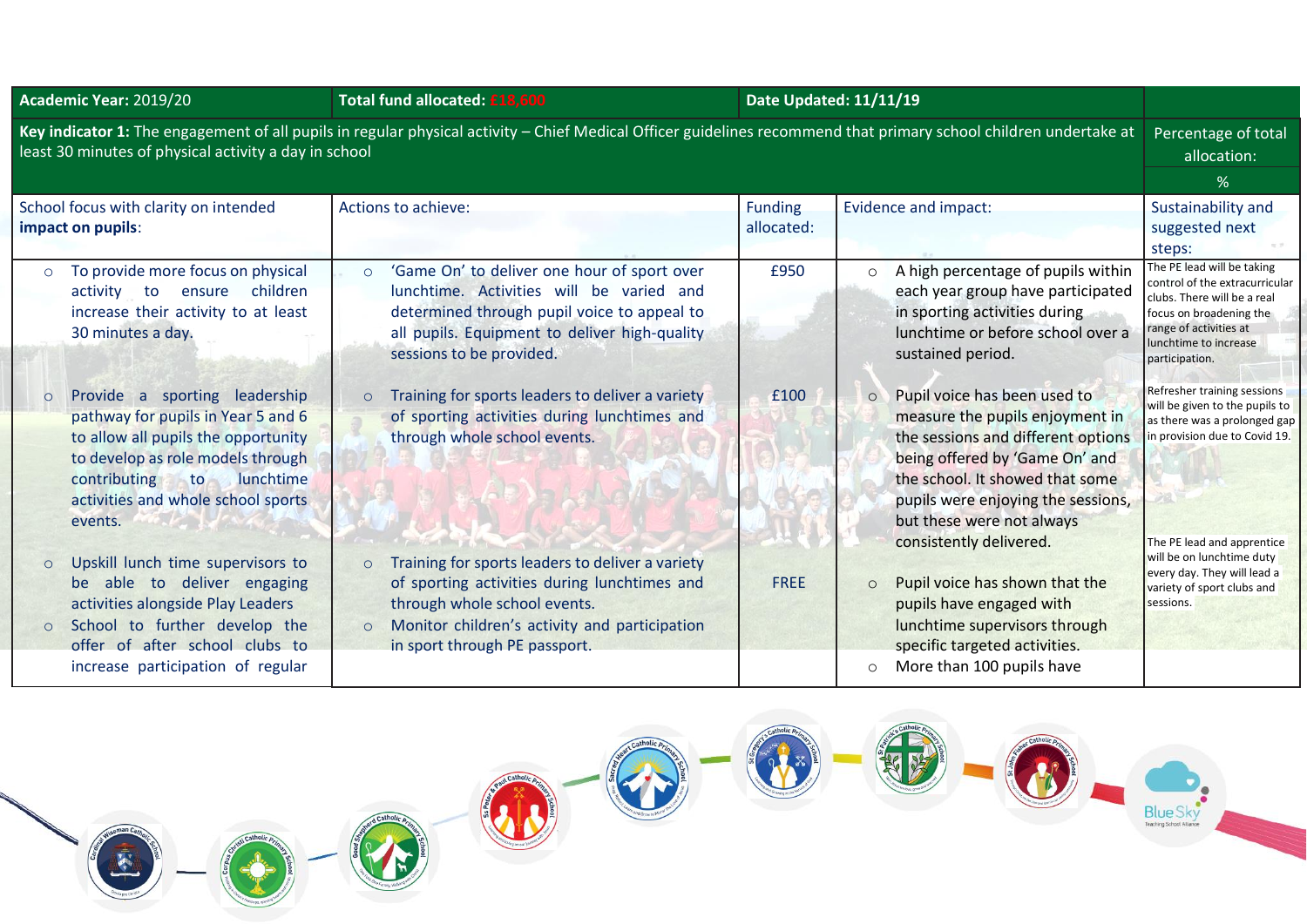| activity.<br>Establish a running route to<br>provide pupils with a measurable<br>distance to encourage daily<br>activity and increase fitness levels. | Provide a measured route around the school<br>$\Omega$<br>grounds to allow distance to be measured.<br>Half termly updates to be shared across the<br>school by sports apprentice.                                                                                                                                                                                                                                                                                                                                                                                                                                                                                                                                                                                                               | £500   | attended some form of sports club,<br>activity or event after school.<br>All pupils have the opportunity to<br>$\circ$<br>take part in the daily mile during<br>lunchtimes. Bleep tests scores to<br>be used as a measure of | We shall be investing in<br>creating a measure root for<br>the pupils next year.                                                                      |
|-------------------------------------------------------------------------------------------------------------------------------------------------------|--------------------------------------------------------------------------------------------------------------------------------------------------------------------------------------------------------------------------------------------------------------------------------------------------------------------------------------------------------------------------------------------------------------------------------------------------------------------------------------------------------------------------------------------------------------------------------------------------------------------------------------------------------------------------------------------------------------------------------------------------------------------------------------------------|--------|------------------------------------------------------------------------------------------------------------------------------------------------------------------------------------------------------------------------------|-------------------------------------------------------------------------------------------------------------------------------------------------------|
| Further increase the quality of<br>provision and practice of sport<br>across the school using a sports<br>apprentice.                                 | Sky Blues in the Community and Game On run<br>$\circ$<br>a range of multi-sport activities alongside<br>sports training for school teams.<br>All pupils in KS2 to undertake the bleep test<br>$\circ$<br>to record baseline fitness measurement<br>followed by mid and end of year assessments.<br>Sports apprentice is supported through<br>$\circ$<br>timetable to ensure time provided for course<br>work and deepening of pedagogy.<br>Opportunities to attend relevant training,<br>work alongside PE Lead and observe good<br>practice is ensured through programme of<br>support. Timetabling will ensure that sports<br>apprentice is supporting teaching and<br>learning across the whole school and within<br>break/lunchtimes to raise opportunities to<br>engage in active learning. | £2,500 | improvement as an average from<br>starting points for most pupils in<br>KS2.<br>Staff/Pupil feedback has showed<br>$\circ$<br>there has been a positive<br>experience.                                                       | The PE apprentice will<br>continue to work with Corpus<br>Christi and will be an asset to<br>the PE lead in improving the<br>quality of PE at Corpus. |

3

Catholic<sub>p</sub>

B

区

O

 $\left(\bigcup_{i=1}^{\infty}\right)^{n}$ 

Catholic<sub>p</sub>

U.

Blue Sky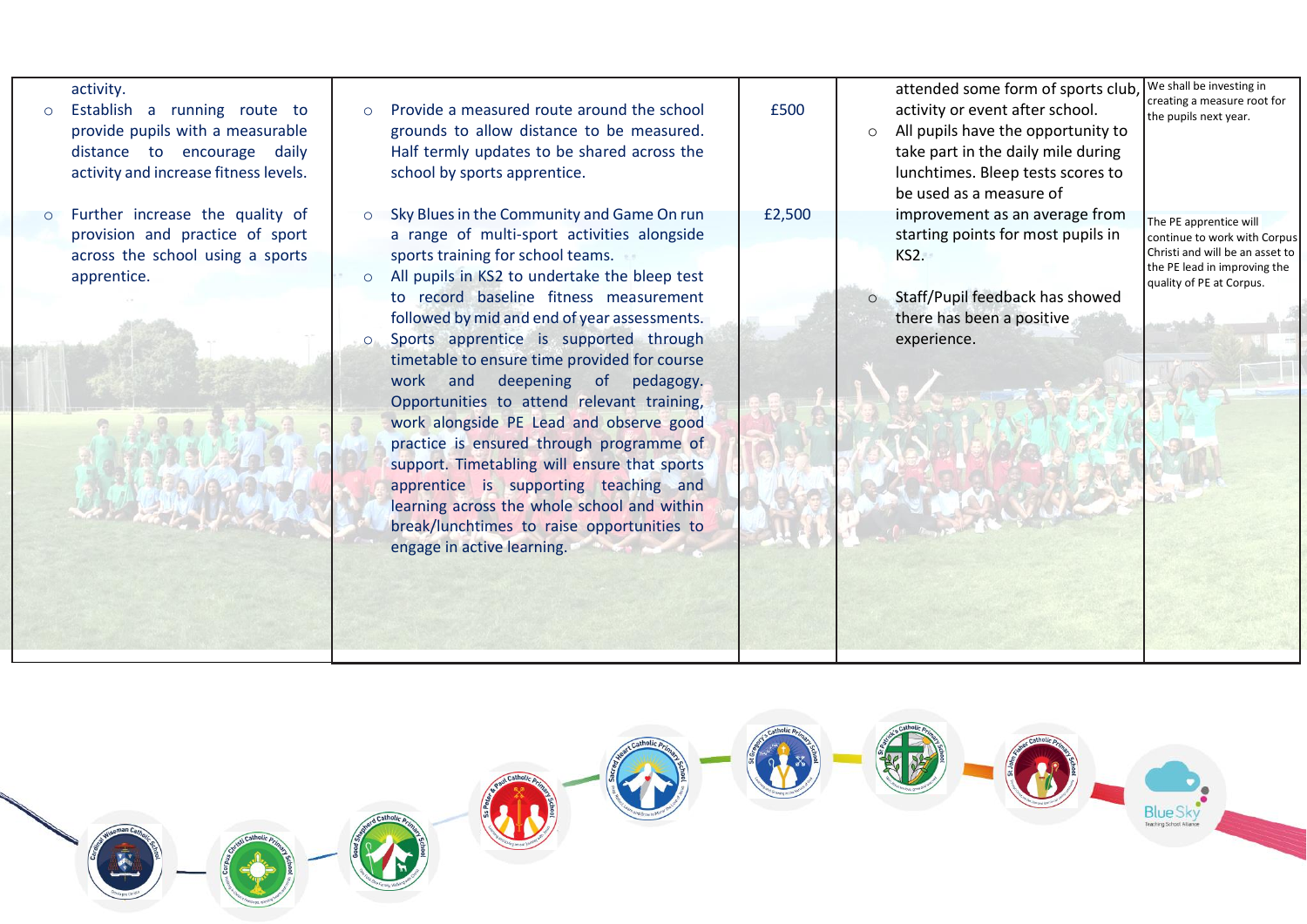| Key indicator 2: The profile of PESSPA being raised across the school as a tool for whole school improvement                                                                                                                                     |                                                                                                                                                                                                                                                                                                                                                                                         |                              |                                                                                                                                                                                                                                                                                 | Percentage of total<br>allocation:                                                                                                                                                                                                                                                      |
|--------------------------------------------------------------------------------------------------------------------------------------------------------------------------------------------------------------------------------------------------|-----------------------------------------------------------------------------------------------------------------------------------------------------------------------------------------------------------------------------------------------------------------------------------------------------------------------------------------------------------------------------------------|------------------------------|---------------------------------------------------------------------------------------------------------------------------------------------------------------------------------------------------------------------------------------------------------------------------------|-----------------------------------------------------------------------------------------------------------------------------------------------------------------------------------------------------------------------------------------------------------------------------------------|
|                                                                                                                                                                                                                                                  |                                                                                                                                                                                                                                                                                                                                                                                         |                              |                                                                                                                                                                                                                                                                                 | %                                                                                                                                                                                                                                                                                       |
| School focus with clarity on intended<br>impact on pupils:                                                                                                                                                                                       | Actions to achieve:                                                                                                                                                                                                                                                                                                                                                                     | <b>Funding</b><br>allocated: | Evidence and impact:                                                                                                                                                                                                                                                            | Sustainability and<br>suggested next<br>steps:                                                                                                                                                                                                                                          |
| o Profile of sport to be enhanced<br>across the school through more<br>effective communication.<br>All staff to be issued with appropriate<br>$\circ$<br>clothing to deliver PE activities and<br>promote the importance of active<br>lifestyle. | Regular updating of school newsletters, sports<br>$\circ$<br>notice boards, certificates, medal and trophies<br>Termly Inter-house competitions to be run for<br>$\circ$<br>all year groups<br>Purchase staff kit for members of staff<br>$\circ$<br>delivering PE activities and ensure that staff are<br>appropriately dressed to deliver and inspire<br>children to fully take part. | £200<br>£200<br>£350         | Pupil/parent surveys has been<br>$\circ$<br>collated to assess view of sports<br>across the school through various<br>ways.<br>Self-esteem of staff and pupils is<br>$\circ$<br>enhanced and supports the<br>professional appearance through<br>the purchase of uniform PE Kit. | The newsletter will continue<br>to be released regularly to a<br>high standard. Always<br>promoting the success of PE<br>within school.<br>Any new staff will be issued a<br>PE shirt for their lessons. As<br>well as, the new PE lead will<br>receive enough kit to be worn<br>daily. |



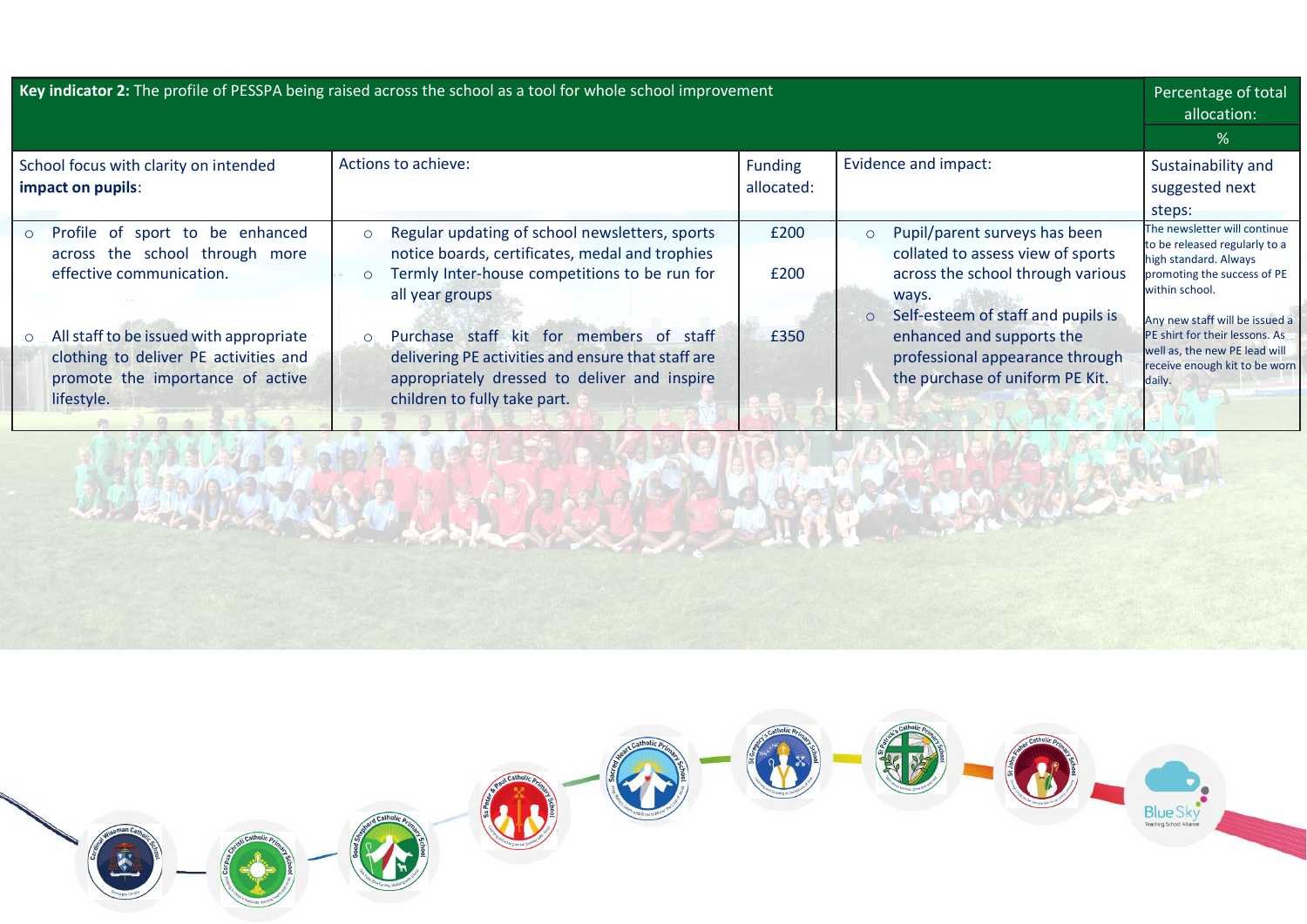| Key indicator 3: Increased confidence, knowledge and skills of all staff in teaching PE and sport |                                                                                                                                                                                                                                                                               |                                                                                                                                                                                                                                                                                                                                                                                                                                                             |                | Percentage of total<br>allocation:                                                                                                                                                                                                                                                                                                                     |                                                                                                 |
|---------------------------------------------------------------------------------------------------|-------------------------------------------------------------------------------------------------------------------------------------------------------------------------------------------------------------------------------------------------------------------------------|-------------------------------------------------------------------------------------------------------------------------------------------------------------------------------------------------------------------------------------------------------------------------------------------------------------------------------------------------------------------------------------------------------------------------------------------------------------|----------------|--------------------------------------------------------------------------------------------------------------------------------------------------------------------------------------------------------------------------------------------------------------------------------------------------------------------------------------------------------|-------------------------------------------------------------------------------------------------|
|                                                                                                   | School focus with clarity on intended                                                                                                                                                                                                                                         | Actions to achieve:                                                                                                                                                                                                                                                                                                                                                                                                                                         | <b>Funding</b> | Evidence and impact:                                                                                                                                                                                                                                                                                                                                   | %<br>Sustainability and                                                                         |
|                                                                                                   | impact on pupils:                                                                                                                                                                                                                                                             |                                                                                                                                                                                                                                                                                                                                                                                                                                                             | allocated:     |                                                                                                                                                                                                                                                                                                                                                        | suggested<br>next steps:                                                                        |
| $\circ$                                                                                           | to improve progress and<br>- In<br>order<br>attainment of all pupils, the Romero<br>Catholic Academy have appointed a PE &<br>Wellbeing Co-ordinator to review sporting<br>facilities, create coaching skills matrix,<br>marketing, communication and upskilling<br>of staff. | Romero Catholic Academy continue to<br>$\circ$<br>employ a PE and Wellbeing coordinator to<br>deliver CPD and help staff improve delivery<br>of PE across the school.<br>Ensure that PE Lead is well-supported<br>$\circ$<br>throughout the year through half termly<br>meetings, tailored support and liaising<br>with outside providers.<br>PE Lead (x6 days supply cover) to attend<br>$\circ$<br>half termly meetings and complete follow<br>up actions | £4,500<br>£600 | Drop in lesson observations by PE<br>$\circ$<br>Lead & Principal take place to<br>evidence the quality of PE lessons.<br>These lessons observations also<br>assess pupils progress from<br>starting points and will be<br>evidenced through PE passport.<br>Pupil feedback has shown the<br>$\Omega$<br>positives and all pupils enjoy the<br>lessons. | A new PE specialist teacher shall<br>be employed at Corpus Christi<br>to lead PE.               |
| $\circ$                                                                                           | To improve teaching and learning of PE<br>and help support monitoring of pupil's<br>physical activity levels.                                                                                                                                                                 | As a school, we have bought into PE Passport<br>$\circ$<br>to aid teachers with the delivery of high-<br>quality PE teaching. Implementing PE<br>Passport as a tool for assessing, tracking<br>participation, lesson plans for the delivery of<br>PE sessions, and sporting events.                                                                                                                                                                         | £600           | o The impact of PE Passport is that<br>the staff feel more confident in<br>delivering lessons and teaching of<br>knowledge and skills is more<br>sequential.                                                                                                                                                                                           | To continue to successfully use<br>the PE passport to support the<br>teachers in delivering PE. |

 $c<sub>at</sub>$ 'n **School** 

家

Catholic 海陵

W

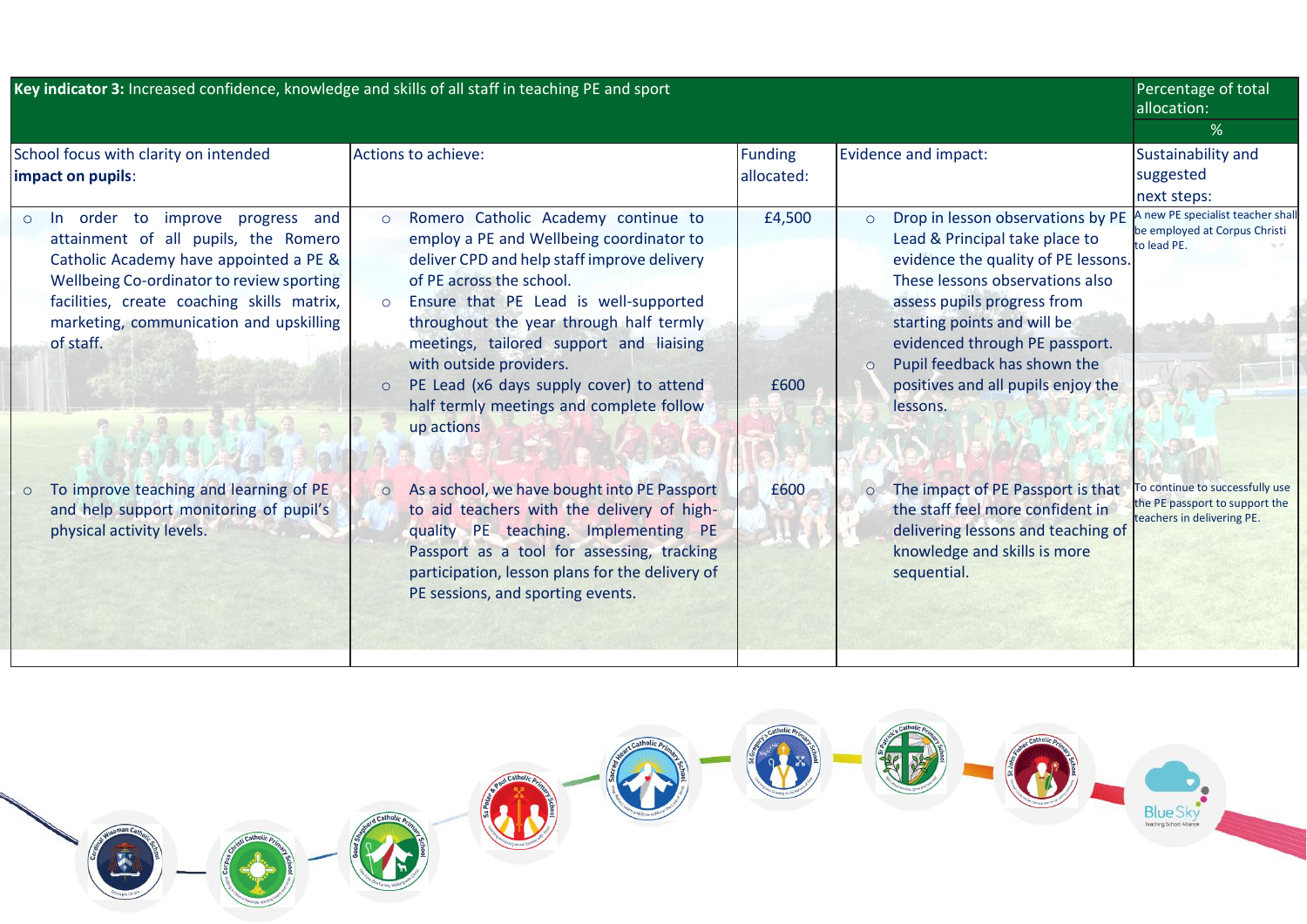|                                                            | Key indicator 4: Broader experience of a range of sports and activities offered to all pupils                             |                                                                                                                                                         |                              |                                                                                                                                                                                                                                 | Percentage of total<br>allocation:                                                                        |
|------------------------------------------------------------|---------------------------------------------------------------------------------------------------------------------------|---------------------------------------------------------------------------------------------------------------------------------------------------------|------------------------------|---------------------------------------------------------------------------------------------------------------------------------------------------------------------------------------------------------------------------------|-----------------------------------------------------------------------------------------------------------|
|                                                            |                                                                                                                           |                                                                                                                                                         |                              |                                                                                                                                                                                                                                 | %                                                                                                         |
| School focus with clarity on intended<br>impact on pupils: |                                                                                                                           | Actions to achieve:                                                                                                                                     | <b>Funding</b><br>allocated: | Evidence and impact:                                                                                                                                                                                                            | Sustainability and<br>suggested<br>next steps:                                                            |
|                                                            | Further increase the offer of a wide<br>range of activities within the school day<br>to increase participation of pupils. | Specific equipment to be purchased to support<br>$\circ$<br>wide range of activities throughout the school<br>day                                       | £1665                        | With the support of purchasing of<br>$\circ$<br>additional equipment, the pupils will<br>benefit from being more active and<br>engaged in physical activity across                                                              | We will continue to deliver a<br>wide range of activities within<br>lessons and at after school<br>clubs. |
|                                                            | Provide high-quality coaching to support<br>the develop of key sports across the<br>year.                                 | Sky Blues in the Community to deliver multi-<br>$\circ$<br>sports sessions across all age groups and<br>provide additional CPD for Teaching Assistants. | £2,400                       | the school.<br>Staff evaluation will evidence impact<br>$\circ$<br>of support and tailored CPD based                                                                                                                            | The PE lead will be able bring in<br>their expertise and successfully<br>run the extracurricular clubs    |
|                                                            |                                                                                                                           | Teacher training - Chance to Shine Cricket<br>$\circ$<br>Programme (6 weeks)                                                                            | <b>FREE</b>                  | on needs.<br>Staff are more confident in<br>delivering high-quality cricket                                                                                                                                                     | internally with the support of<br>the PE apprentice.                                                      |
|                                                            |                                                                                                                           | River of Living Water Gymnastics - short-<br>$\circ$<br>termed measured project to engage KS1 pupils<br>the first the control of the control of         | £1,000                       | sessions, also pupils have gain a<br>good grasp of key knowledge and<br>skills of Kwick Cricket.<br>KS1 pupil voice was gathered to<br>show that the pupils enjoy<br>gymnastics and understand key<br>movements and sequencing. |                                                                                                           |
|                                                            |                                                                                                                           |                                                                                                                                                         |                              |                                                                                                                                                                                                                                 |                                                                                                           |